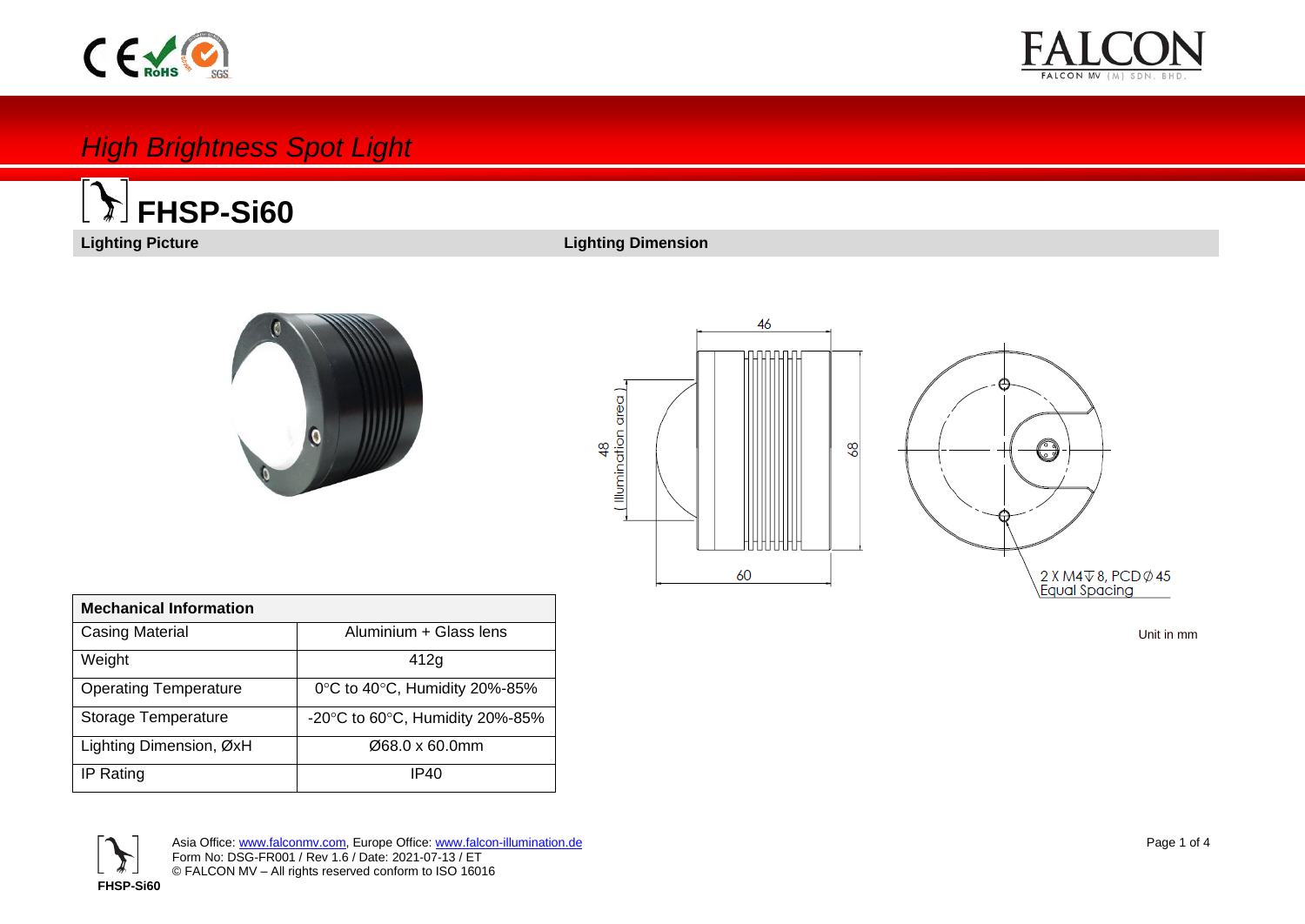



| <b>Led Colour</b><br><b>Optical Information</b> | <b>RED (R24)</b>                                                                                  | InfraRed (IR/IR24) | <b>GREEN (G)</b> | <b>BLUE (B)</b>   | WHITE(W)         |  |
|-------------------------------------------------|---------------------------------------------------------------------------------------------------|--------------------|------------------|-------------------|------------------|--|
| Wavelength / Color temperature                  | 626nm                                                                                             | 850nm              | 525nm            | 470 <sub>nm</sub> | $xy=(0.31,0.32)$ |  |
| Illumination (Number of LED)                    | 10                                                                                                | 717                |                  |                   |                  |  |
| Illumination Area                               | Ø48mm                                                                                             |                    |                  |                   |                  |  |
| Led Package                                     | <b>SMD</b>                                                                                        |                    |                  |                   |                  |  |
| Eye Safety (EN 62471:2008)                      | RG-2 (Moderate Risk): Caution. Do not stare at exposed lamp in operation. May be harmful to eyes. |                    |                  |                   |                  |  |
| <b>Optimal Working Distance</b>                 | 10-3000 mm                                                                                        |                    |                  |                   |                  |  |

| <b>Continuous Mode</b>                                                           | <b>Voltage Drive (With resistor)</b> |                |                 |                | <b>Current Drive (Without resistor)</b> |                 |                  |                 |
|----------------------------------------------------------------------------------|--------------------------------------|----------------|-----------------|----------------|-----------------------------------------|-----------------|------------------|-----------------|
|                                                                                  | IR                                   | <b>R24</b>     | <b>IR24</b>     | G/B/W          | IR                                      | <b>R24</b>      | IR <sub>24</sub> | G/B/W           |
| Supply Voltage To Controller                                                     | $12V \pm 2\%$                        |                | $24VDC \pm 2\%$ |                | $10VDC \pm 2\%$                         | $23VDC \pm 2\%$ | $10VDC \pm 2\%$  | $22VDC \pm 2\%$ |
| Lighting Forward Voltage, Vf                                                     | 9.8V                                 | 22.0V          | 9.8V            | 21.0 V         | 9.8 V                                   | 22.0V           | 9.8V             | 21.0V           |
| Max. Current                                                                     | $0.35A$ (MAX)                        | 0.35A (MAX)    | $0.35A$ (MAX)   | $0.35A$ (MAX)  | $0.35A$ (MAX)                           | 0.35A (MAX)     | $0.35A$ (MAX)    | 0.35A (MAX)     |
| Max. Power                                                                       | 4.20 W                               | 8.40 W         | 8.40 W          | 8.40 W         | 3.50 W                                  | 8.05 W          | 3.50 W           | 7.70 W          |
| Lighting casing temperature,<br>Operating after 60 minutes in<br>continuous mode | $38^{\circ}$ C                       | $55^{\circ}$ C | $60^{\circ}$ C  | $55^{\circ}$ C | $38^{\circ}$ C                          | $55^{\circ}$ C  | $60^{\circ}$ C   | $55^{\circ}$ C  |

| <b>Strobe Mode</b>           |                                                                                     | <b>Voltage Drive</b>                               |             |                     | <b>Current Drive</b> |                     |                     |       |
|------------------------------|-------------------------------------------------------------------------------------|----------------------------------------------------|-------------|---------------------|----------------------|---------------------|---------------------|-------|
|                              | IR                                                                                  | <b>R24</b>                                         | <b>IR24</b> | G/B/W               | \IR`                 | <b>R24</b>          | <b>IR24</b>         | G/B/W |
| Max. Lighting Supply Voltage | Pulsing at<br>12VDC to<br>24VDC,<br>0-10% Duty<br>Cycle<br>Recommende<br>d at 18VDC | Pulsing at 24VDC to 48VDC,<br>Recommended at 36VDC |             | Pulsing at<br>10VDC | Pulsing at<br>23VDC  | Pulsing at<br>10VDC | Pulsing at<br>22VDC |       |
| Max. Current                 | $0.88A$ (MAX)<br>0.88A (MAX)                                                        |                                                    |             |                     |                      |                     |                     |       |
| Max. Trigger Pulse Duration  | 10 msec                                                                             |                                                    |             |                     |                      |                     |                     |       |
| Duty Cycle                   |                                                                                     | < 10%                                              |             |                     |                      |                     |                     |       |

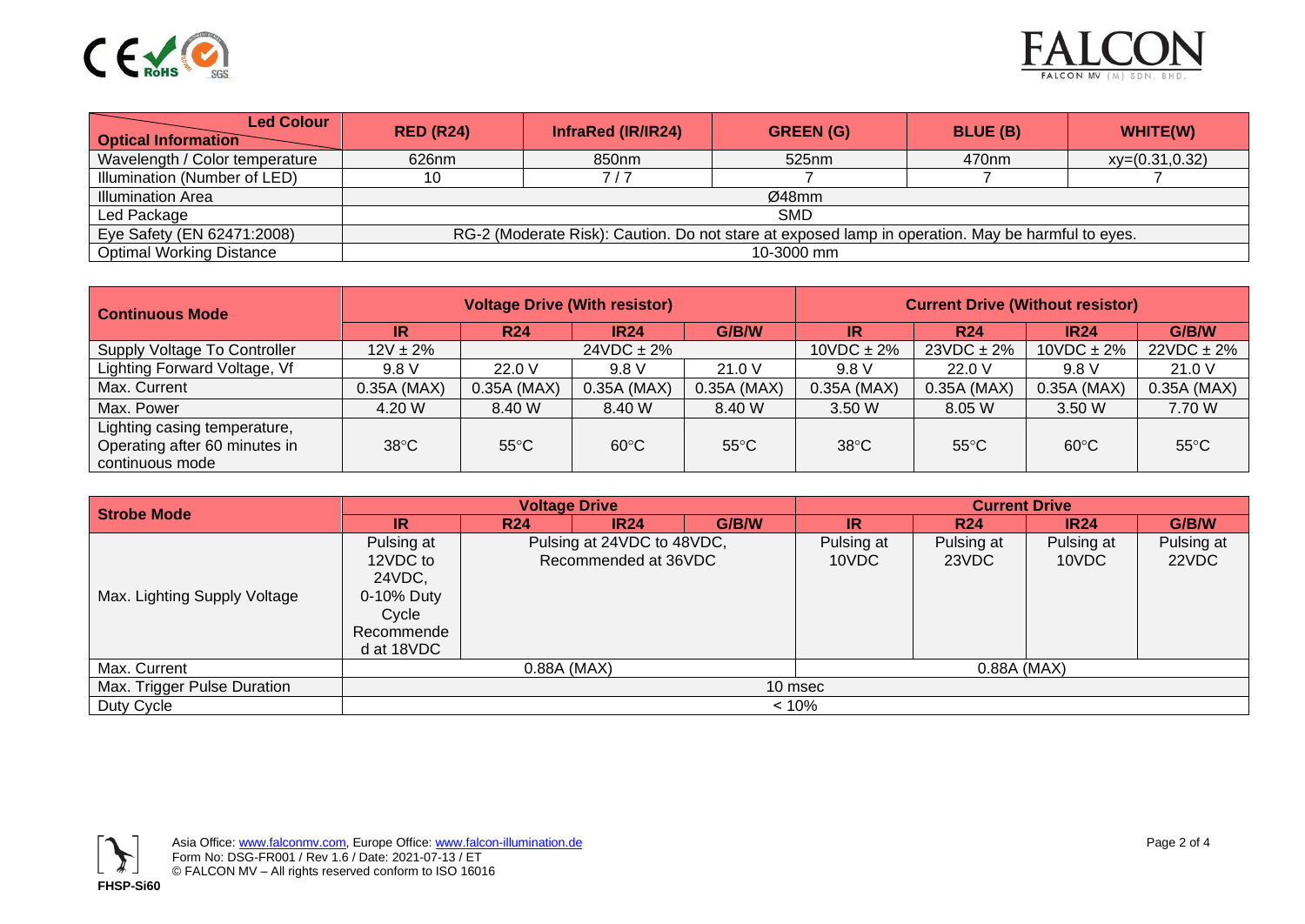



| <b>Over Driving Mode</b>                    |                                                                                                                                |                                             |                                             |                                             |  |  |
|---------------------------------------------|--------------------------------------------------------------------------------------------------------------------------------|---------------------------------------------|---------------------------------------------|---------------------------------------------|--|--|
| Constraints                                 | Major constraint in over current mode is tremendous heat generated on the lighting and results the led in<br>permanent damage. |                                             |                                             |                                             |  |  |
| Maximum Current,                            | 0.70A (MAX)                                                                                                                    |                                             |                                             |                                             |  |  |
| (Constant current power supply)             | Ordering Option (FHSP-Si60-xxxx-0)                                                                                             |                                             |                                             |                                             |  |  |
| Constant Current Power Supply Voltage Level | 10.8V (1.0V higher than the<br>lighting Vf)                                                                                    | 23.0V (1.0V higher than the<br>lighting Vf) | 11.8V (1.0V higher than the<br>lighting Vf) | 22.0V (1.0V higher than the<br>lighting Vf) |  |  |
| Max. Turn On Duration, sec                  |                                                                                                                                |                                             | 10 <sub>sec</sub>                           |                                             |  |  |
| Duty Cycle                                  | 50%                                                                                                                            |                                             |                                             |                                             |  |  |
| Over driving in Constant voltage Mode       | Ordering Option (FHSP-Si60-xxxx-2)                                                                                             |                                             |                                             |                                             |  |  |

| <b>Ordering Part Number</b>   | <b>Controller Type</b> | <b>Description</b>                                    |
|-------------------------------|------------------------|-------------------------------------------------------|
| FHSP-Si60-IR/IR24/R24/G/B/W   | Voltage Drive          | With Resistor                                         |
|                               |                        | (Use in both constant voltage/ current power supply)  |
| FHSP-Si60-IR/IR24/R24/G/B/W-0 | Current Drive          | Without Resistor (0 Ohm)                              |
|                               |                        | (Only use in constant current power supply)           |
| FHSP-Si60-IR/IR24/R24/G/B/W-2 |                        | Driving in 2x current with build in internal resistor |
|                               |                        | (Use in both constant voltage/ current power supply)  |

| <b>Connection</b>         | (Voltage & Current drive) |                      |                                   |  |  |  |  |
|---------------------------|---------------------------|----------------------|-----------------------------------|--|--|--|--|
|                           |                           | Pico M8 (Male)       |                                   |  |  |  |  |
| Connector Type (Default): | Pin                       | <b>Light Segment</b> | Börsig /Binder P/N: 79-3382-52-04 |  |  |  |  |
|                           |                           |                      | <b>Wire Color</b>                 |  |  |  |  |
|                           |                           | $LED 1 +$            | <b>Brown</b>                      |  |  |  |  |
|                           |                           | N.C.                 | $- - -$                           |  |  |  |  |
|                           |                           | LED 1 -              | <b>Blue</b>                       |  |  |  |  |
|                           |                           | N.C.                 | $---$                             |  |  |  |  |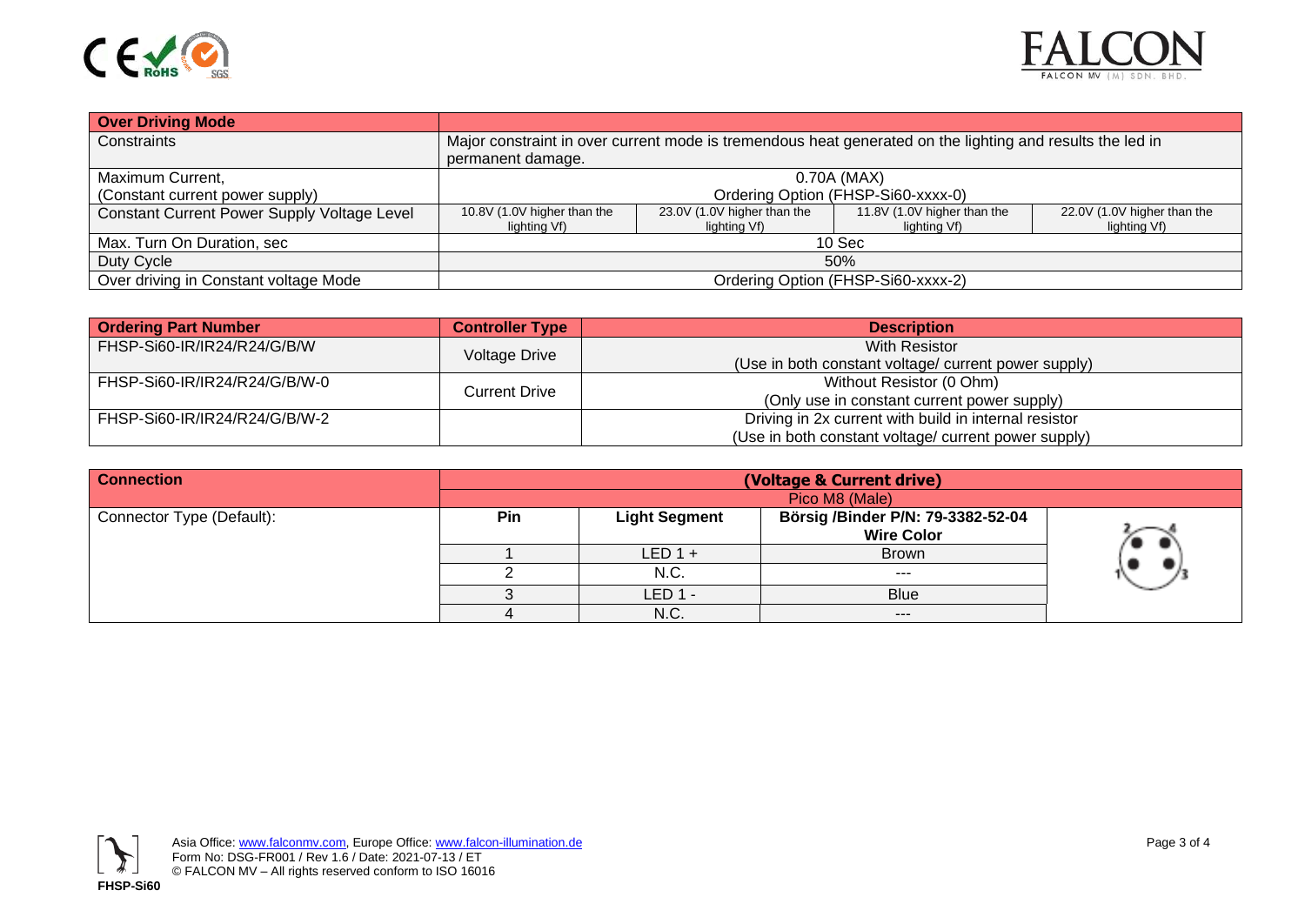



| <b>Additional Information</b>         | <b>Details</b>                                       |
|---------------------------------------|------------------------------------------------------|
| Life span in continuous mode          | 20,000 hours                                         |
| Life span in strobe light mode        |                                                      |
| Lighting drop to 50% intensity        | 50,000 hours                                         |
| (at 25°C ambient temperature)         |                                                      |
| Supply Ripple Voltage                 | $\leq$ Vs $\pm$ 5%                                   |
| Reverse Battery Protection            | YES.                                                 |
| Cooling Method                        | Natural air-cooling                                  |
| <b>Additional Cooling Method</b>      | Attached to machine part for better heat dissipation |
| <b>Intensity Controller Selection</b> | PSA-Series, PSD-Series, LIC-Series                   |
| <b>CE Conformity</b>                  | YES                                                  |
| ISO 9001:2015                         | MY11/00845                                           |